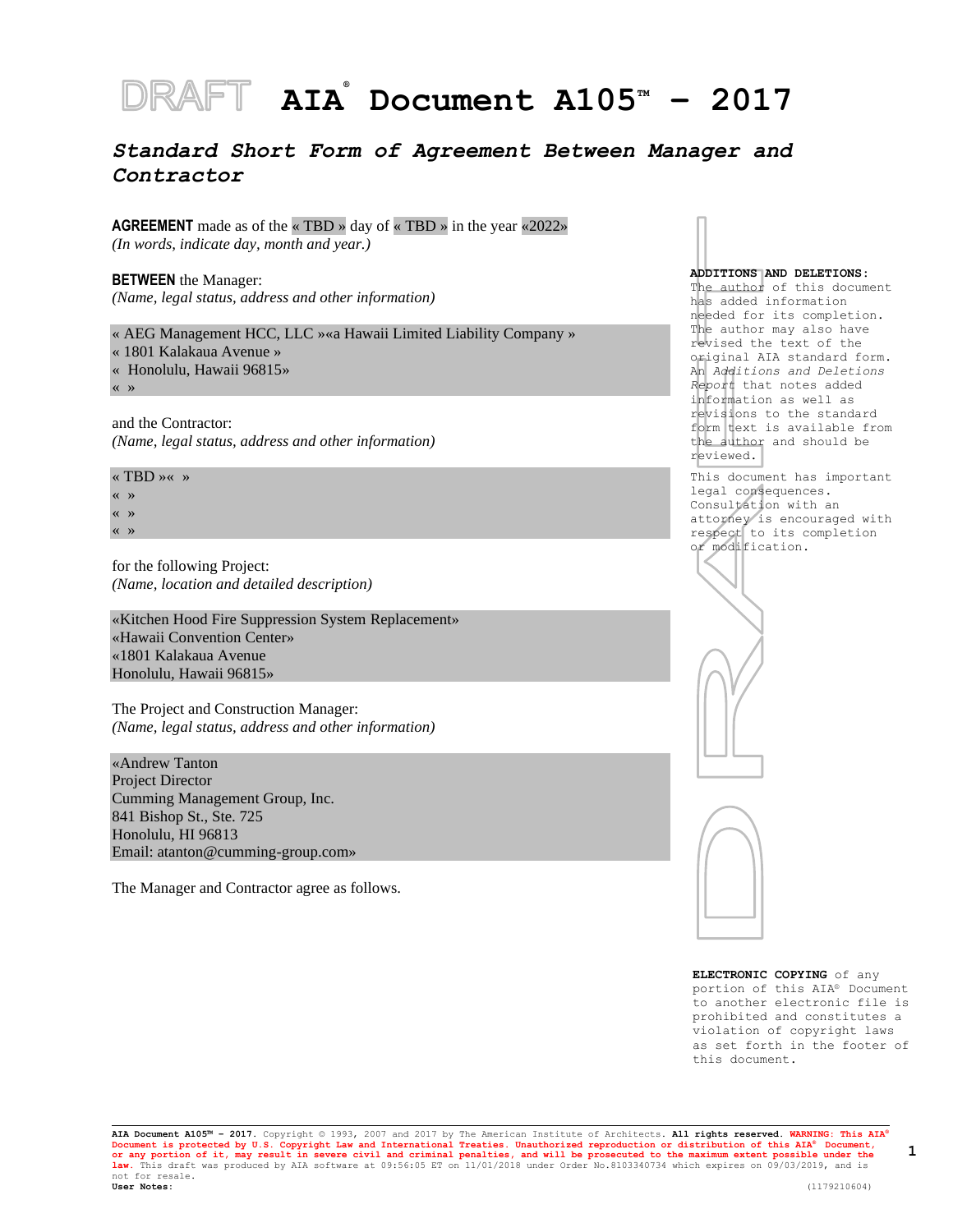## **TABLE OF ARTICLES**

- **1 THE CONTRACT DOCUMENTS**
- **2 DATE OF COMMENCEMENT AND SUBSTANTIAL COMPLETION**
- **3 CONTRACT SUM**
- **4 PAYMENTS**
- **5 INSURANCE**
- **6 GENERAL PROVISIONS**
- **7 MANAGER**
- **8 CONTRACTOR**
- **9 PROJECT AND CONSTRUCTION MANAGER**
- **10 CHANGES IN THE WORK**
- **11 TIME**
- **12 PAYMENTS AND COMPLETION**
- **13 PROTECTION OF PERSONS AND PROPERTY**
- **14 CORRECTION OF WORK**
- **15 MISCELLANEOUS PROVISIONS**
- **16 TERMINATION OF THE CONTRACT**
- **17 OTHER TERMS AND CONDITIONS**

### **ARTICLE 1 THE CONTRACT DOCUMENTS**

The Contractor shall complete the Work described in the Contract Documents for the Project. The Contract Documents consist of

- **.1** This Agreement signed by the Manager and Contractor;
- **.2** Special Conditions;
- **.3** General Conditions;;
- **.4** Request for Proposals for Design and Build Project for the Replacement of the Existing Kitchen Hood Fire Suppression System for Hawaii Convention Center (the "RFP"), including all addenda, attachments, and amendments;
- **.5** Contractor's Proposal, including the Equipment and Installation Plan, Implementation and Training Plan, and the BAFO if required and/or submitted;
- .6 Written orders for changes in the Work, pursuant to Article 10, issued after execution of this Agreement; and
- .7 Any other documents, if any, identified as follows:

«N/A »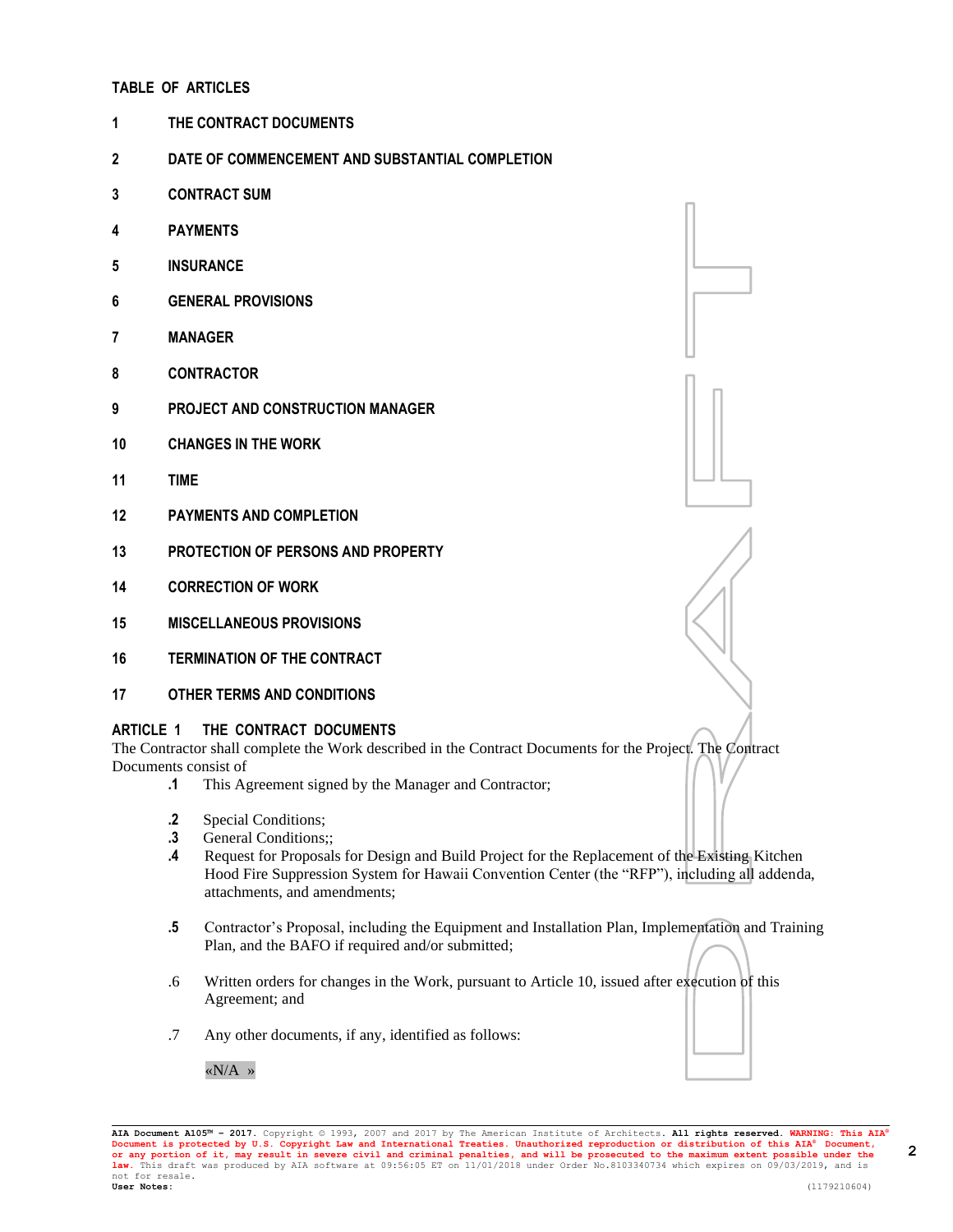## **ARTICLE 2 DATE OF COMMENCEMENT AND SUBSTANTIAL COMPLETION**

**§ 2.1** The Contract Time is the number of calendar days available to the Contractor to substantially complete the Work.

#### **§ 2.2 Date of Commencement:**

Unless otherwise set forth below, the date of commencement shall be indicated in a written "Notice to Proceed" letter.

*(Insert the date of commencement if other than the date of this Agreement.)*

#### « »

## **§ 2.3 Substantial Completion:**

Subject to adjustments of the Contract Time as provided in the Contract Documents, the Contractor shall achieve Substantial Completion, as defined in Section 12.5, of the entire Work: *(Check the appropriate box and complete the necessary information.)*

[ **« »** ] Not later than « » ( « » ) calendar days from the date of commencement.

[ **« »** ] By the following date: « »

#### **§ 2.4 Liquidated Damages:**

The Contractor's failure to substantially complete the Work within the time period set forth in Section 2.3 shall result in liquidated damages in the amount of N/A.

#### **ARTICLE 3 CONTRACT SUM**

**§ 3.1** The Contract Sum shall include all items and services necessary for the proper execution and completion of the Work. Subject to additions and deductions in accordance with Article 10, the Contract Sum is:

 $\langle \langle \rangle \rangle$   $\langle \rangle$   $\langle \rangle$   $\langle \rangle$   $\langle \rangle$ 

**§ 3.2** For purposes of payment, the Contract Sum includes the following values related to portions of the Work: *(Itemize the Contract Sum among the major portions of the Work.)*

| Portion of the Work |  |  |
|---------------------|--|--|
| N.                  |  |  |

**§ 3.3** The Contract Sum is based upon the following alternates, if any, which are described in the Contract Documents and hereby accepted by the Manager:

*(Identify the accepted alternates. If the bidding or proposal documents permit the Manager to accept other alternates subsequent to the execution of this Agreement, attach a schedule of such other alternates showing the amount for each and the date when that amount expires.)*

 $\langle N/A \rangle$ 

**§ 3.4** Allowances, if any, included in the Contract Sum are as follows: *(Identify each allowance.)*

| ltem                                                                                                                                                                     | <b>Price</b>                 |                         |
|--------------------------------------------------------------------------------------------------------------------------------------------------------------------------|------------------------------|-------------------------|
| N/A                                                                                                                                                                      |                              |                         |
| § 3.5 Unit prices, if any, are as follows:<br>(Identify the item and state the unit price and quantity limitations, if any, to which the unit price will be applicable.) |                              |                         |
| Item                                                                                                                                                                     | <b>Units and Limitations</b> | Price per Unit (\$0.00) |
| <b>Stop Work Day</b>                                                                                                                                                     | (1) Working Day              |                         |

**AIA Document A105™ – 2017.** Copyright © 1993, 2007 and 2017 by The American Institute of Architects**. All rights reserved. WARNING: This AIA®**  Document is protected by U.S. Copyright Law and International Treaties. Unauthorized reproduction or distribution of this AIA® Document,<br>or any portion of it, may result in severe civil and criminal penalties, and will be **law.** This draft was produced by AIA software at 09:56:05 ET on 11/01/2018 under Order No.8103340734 which expires on 09/03/2019, and is not for resale.<br>User Notes: **User Notes:** (1179210604)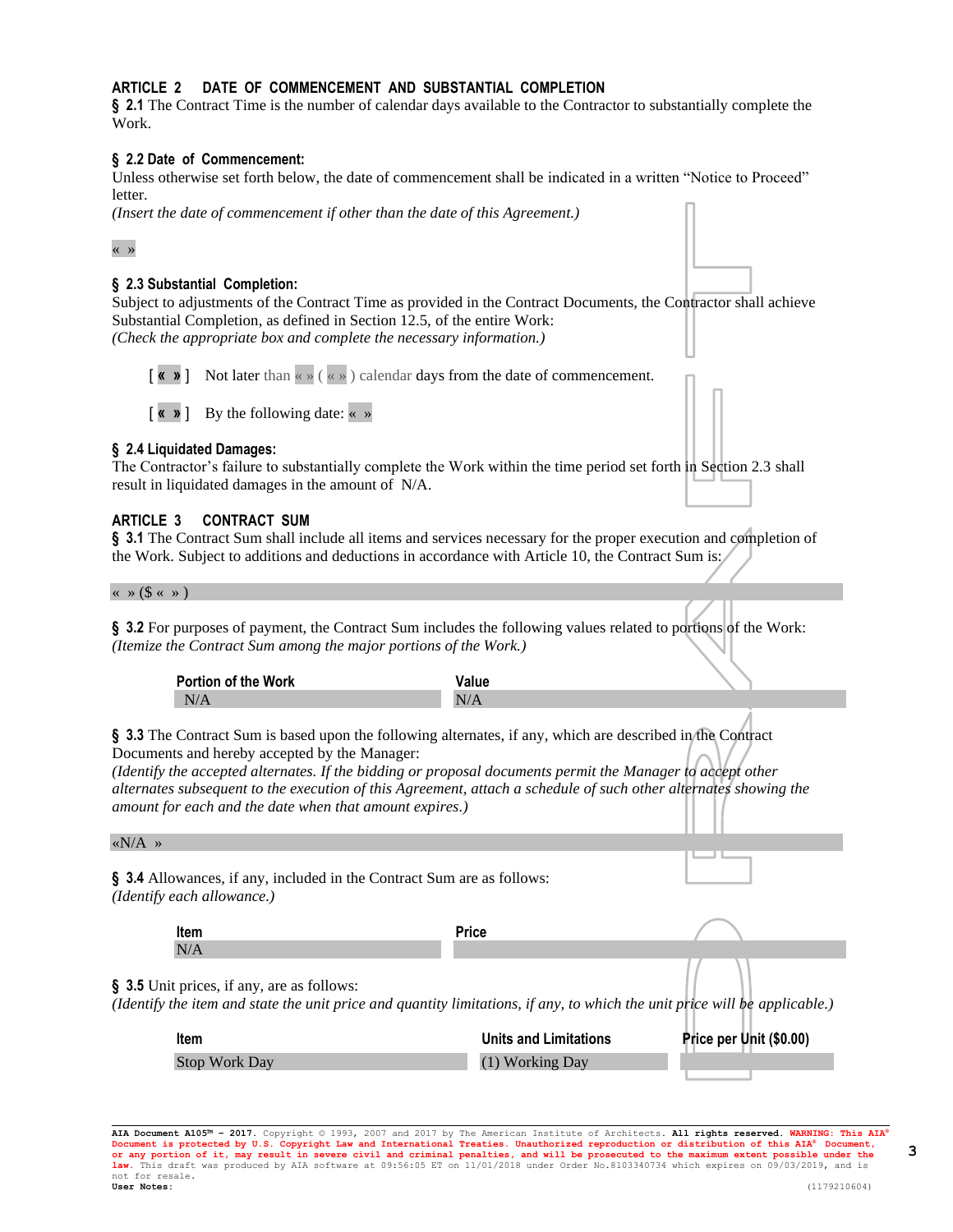## **ARTICLE 4 PAYMENTS**

**§ 4.1** Based on Contractor's Applications for Payment certified by the Project and Construction Manager ("CM/PM"), the Manager shall pay the Contractor, in accordance with Article 12, as follows: *(Insert below timing for payments and provisions for withholding retainage, if any.)*

«4.1.1 – The period covered for each payment application shall cover 1 (one) calendar month, ending on the last calendar month.

4.1.2 – The Manager will pay the contractor in full minus 10% retainage for each calendar month payment application, certified by the CM/PM, until such a time that the contract is past 50% complete, the retainage will then reduce to 5% until the contract is complete and substantial completion is achieved.

4.1.3 – Application for payment shall show the percentage of completion of each portion of the work, as of the end of the period covered by the application for payment.

**§ 4.2** Payments due and unpaid under the Contract Documents shall bear interest from the date payment is due at the rate below, or in the absence thereof, at the legal rate prevailing at the place of the Project. *(Insert rate of interest agreed upon, if any.)*

«N/A »  $% \times$  »

»

## **ARTICLE 5 INSURANCE**

**§ 5.1** The Contractor shall maintain the following types and limits of insurance until the expiration of the period for correction of Work as set forth in Section 14.2, subject to the terms and conditions set forth in this Section 5.1:

**§ 5.1.1** Commercial General Liability insurance for the Project, written on an occurrence form, with policy limits of not less than «one million dollars » (\$ «1,000,000.00 ») each occurrence, « five million dollars » (\$ « 5,000,000.00 ») general aggregate, and « » (\$ « » ) aggregate for products-completed operations hazard. Commercial General Liability insurance on a per occurrence basis, shall include: (i) Broad form property damage; (ii) Contractual liability insurance, as part of the commercial general liability policy, insuring the Contractor's liabilities assumed under this Contract, including indemnification obligations under Section 8.12; and (iii) personal injury and advertising injury.

**§ 5.1.2** Automobile Liability covering vehicles owned, leased, hired, and non-owned vehicles used, by the Contractor, with policy limits of not less than « one million» ( $\frac{1}{2} \times 1,000,000.00 \times$  ) per accident, for bodily injury, death of any person, and property damage arising out of the Manager, maintenance, and use of those motor vehicles along with any other statutorily required automobile coverage. Automobile Liability insurance shall include coverage for automobile contractual liability.

**§ 5.1.3** The Contractor may achieve the required limits and coverage for Commercial General Liability and Automobile Liability through a combination of primary and excess or umbrella liability insurance, provided that such primary and excess or umbrella insurance policies result in the same or greater coverage as those required under Section 5.1.1 and 5.1.2, and in no event shall any excess or umbrella liability insurance provide narrower coverage than the primary policy. The excess policy shall not require exhaustion of the underlying limits only through the actual payment by the underlying insurers.

**§ 5.1.4** Workers' Compensation at applicable statutory requirements.

**§ 5.1.5** Employers' Liability with policy limits not less than « one million dollars» (\$ «1,000,000.00 » ) each accident,  $\langle \times \rangle$  ( $\langle \times \rangle$ ) each employee, and  $\langle \times \rangle$  ( $\langle \times \rangle$ ) policy limit. Employers' Liability insurance shall also include a Waiver of Subrogation in favor of Manager, the CM/PM, the Hawai'i Convention Center, the Hawai'i Tourism Authority, Anschutz Entertainment Group, Inc. and the State of Hawai'i, and each of its and their respective boards, commissions, agents, Manager, members, shareholders, directors, officers, servants, employees, subsidiaries, and affiliates (hereinafter referred to as "Company Indemnitees"), unless not permitted by applicable law.

**§ 5.1.6** The Contractor shall provide builder's risk insurance to cover the total value of the entire Project on a replacement cost basis.

**AIA Document A105™ – 2017.** Copyright © 1993, 2007 and 2017 by The American Institute of Architects**. All rights reserved. WARNING: This AIA®**  Document is protected by U.S. Copyright Law and International Treaties. Unauthorized reproduction or distribution of this AIA® Document,<br>or any portion of it, may result in severe civil and criminal penalties, and will be **law.** This draft was produced by AIA software at 09:56:05 ET on 11/01/2018 under Order No.8103340734 which expires on 09/03/2019, and is not for resale.<br>**User Notes: User Notes:** (1179210604)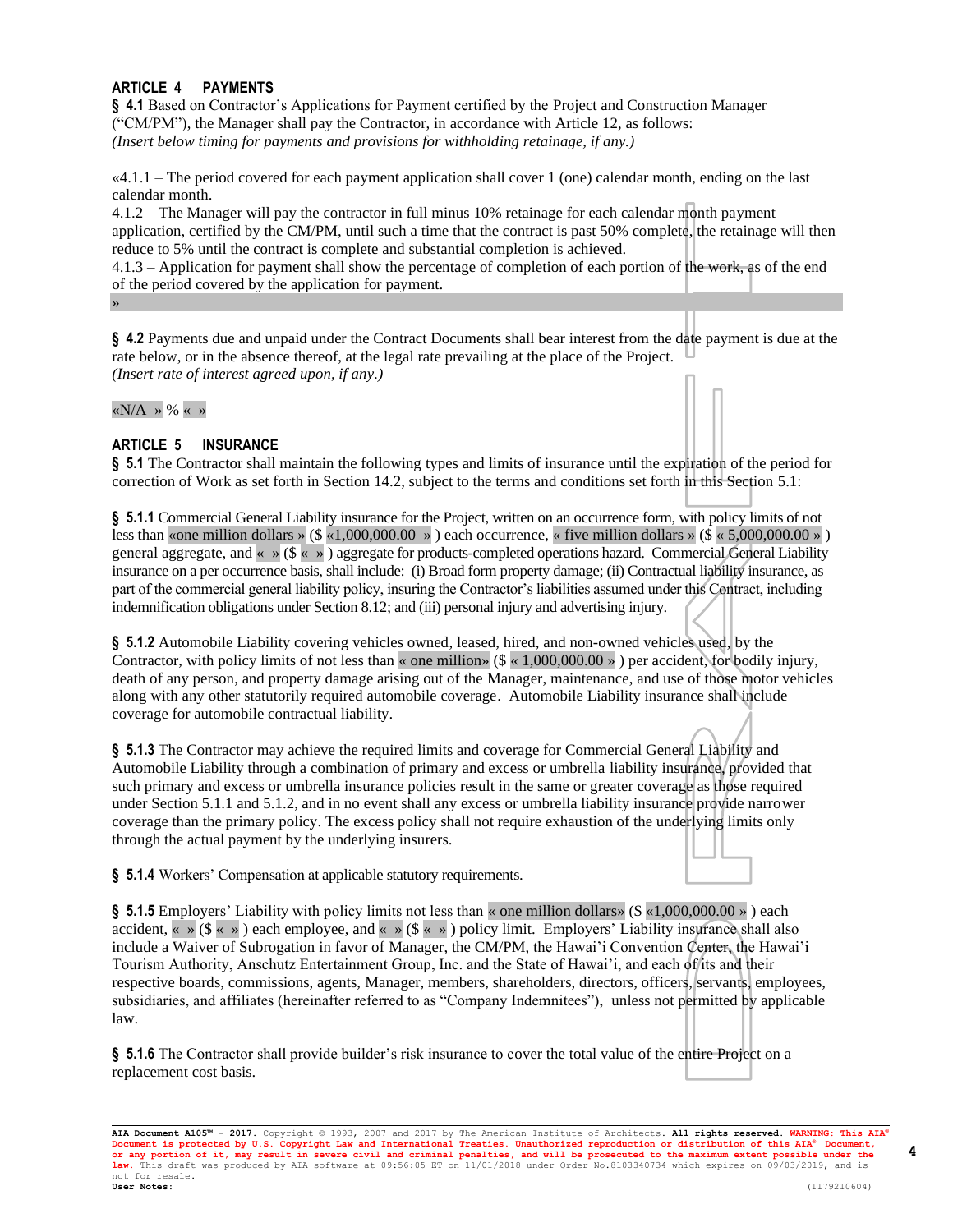## **§ 5.1.7 Other Insurance Provided by the Contractor**

*(List below any other insurance coverage to be provided by the Contractor and any applicable limits.)*

| Coverage                           | Limits                                                        |
|------------------------------------|---------------------------------------------------------------|
| Professional Liability/Errors and  | Five million dollars (\$5,000,000.00) each claim occurrence   |
| <b>Omissions Insurance</b>         |                                                               |
| <b>Personal Property Insurance</b> | Value of Contractor's personal property, tools, equipment and |
|                                    | other property                                                |

The Professional Liability/Errors & Omissions Insurance shall be for protection of claims arising out of negligent acts, professional services/errors, and omissions by or for the Contractor. The Personal Property insurance shall include a Waiver of Subrogation in favor of the Company Indemnitees.

**§ 5.2** The Manager shall be responsible for purchasing and maintaining the Manager's usual liability insurance and shall provide property insurance to cover the value of the Manager's property. The Contractor is entitled to receive an increase in the Contract Sum equal to the insurance proceeds related to a loss for damage to the Work covered by the Manager's property insurance.

**§ 5.3** The Contractor shall obtain an endorsement to its Commercial General Liability insurance policy to provide coverage for the Contractor's obligations under Section 8.12.

**§ 5.4** Prior to commencement of the Work, each party shall provide certificates of insurance showing their respective coverages.

**§ 5.5** Unless specifically precluded by the Manager's property insurance policy, the Manager and Contractor waive all rights against (1) each other and any of their subcontractors, suppliers, agents, and employees, each of the other; and (2) the CM/PM, CM/PM's consultants, and any of their agents and employees, for damages caused by fire or other causes of loss to the extent those losses are covered by property insurance or other insurance applicable to the Project, except such rights as they have to the proceeds of such insurance.

**§ 5.6** All of the insurance in Article 5 shall be subject to the following terms, conditions and endorsements. **§ 5.6.1 Insurer.** The insurance shall be purchased from a company with an "A-:IX" or better rating from A.M. Best Company, where said insurance company is both lawfully able to provide insurance in the State of Hawaii and that is satisfactory to the Company.

**§ 5.6.2 Additional Insureds Endorsements.** All insurance, except the workers compensation and professional liability insurance, shall include the Company Indemnitees as additional insureds under ISO Form CG 2010 and Form CG 2037 or their equivalents. These endorsements shall apply without regard to other provisions of this Agreement.

**§ 5.6.3 Primary Insurance.** The commercial general liability insurance under Section 5.1.1, the automobile liability insurance under Section 5.1.2 shall apply as primary insurance, without any right of contribution by any other insurance that may be carried by the Company regarding the Work under this Agreement. Any general liability or automobile liability insurance purchased by the Indemnitees is, or has been, specifically purchased as excess over any general liability or automobile liability purchased by the Contractor.

**§ 5.6.4 Severability of Interest.** The insurance shall include a severability of interest clause for all named insureds and additional insureds.

**§ 5.6.5 Duration.** Coverage shall be maintained, without interruption, from the date of commencement of the Contractor's Services under this Agreement and shall continue for a period of three years beyond the expiration of this Agreement, to the effect that, should occurrences during the contract term give rise to claims made after expiration of the Agreement, such claims shall be covered by such claims-made policies. The insurance obligations shall survive the expiration or termination of this Agreement.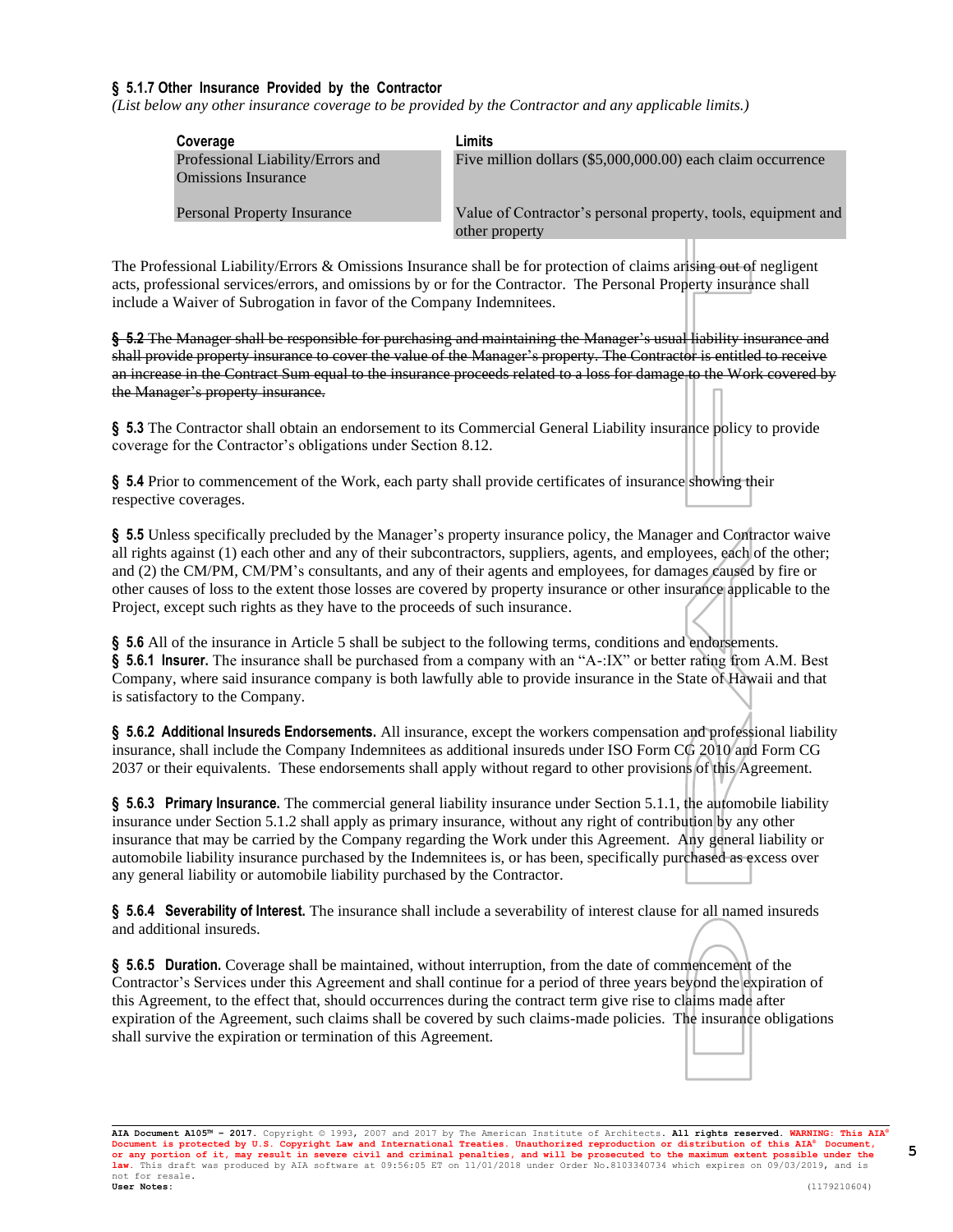**§ 5.6.6 Notice of Cancellation, Etc.** The Contractor's insurer shall give the Company immediate written notice of any cancellation in accordance with the policy terms but shall provide at least 10 days' written notice for nonpayment of premium. The Contractor shall be required to immediately notify Company of any termination, of coverage or if its coverage no longer meets the requirements of this Agreement by registered or certified mail, return receipt requested.

**§ 5.6.7 Defense.** The insurance obtained by the Contractor, except for professional liability and workers compensation insurance, shall provide that the insurer shall defend any suit against the additional insureds, even if such suit is allegedly or actually frivolous or fraudulent. Defense costs shall apply in excess of any per occurrence limit of liability and shall not reduce any aggregate limits of liability applying under the policies.

**§ 5.6.8 Delivery of Certificates and Policies.** Original certificates of insurance and all requested endorsements, in a form acceptable to the Manager, must be filed with the Manager prior to commencement of the Contractor's Services. The Contractor's certificate of insurance shall be endorsed as follows: "*The Company Indemnitees (as defined in Section 5.1.5) are named as additional insureds for all insurance except the workers compensation and the professional liability insurance. This insurance is primary to and non-contributing with any and all insurance of the Company Indemnitees.*" The Certificate Holder box shall identify the name and address of the Manager listed on the first page of this Agreement. With respect to insurance coverage required to remain in force after final payment, the Contractor shall annually submit certificates of insurance evidencing continuation of such coverage. The Contractor shall submit copies of the policies within seven days following a request from the Manager.

**§ 5.6.9 Lapse in Insurance.** Failure to maintain insurance shall constitute a material breach of this Agreement. Should any required insurance lapse during the term of this Agreement, requests for payments originating after such lapse shall not be processed until the Manager receives satisfactory evidence of reinstated coverage as required by this Agreement, effective as of the lapse date. If insurance is not reinstated, the Manager may, at its sole option, terminate this Agreement effective on the date of such lapse of insurance.

**§ 5.6.10 Subcontractors.** If the Contractor subcontracts a third-party sub-consultant to complete any portion of this Agreement, the Contractor shall ensure that the sub-consultant shall provide all necessary insurance and shall name the Company Indemnities and the Contractor listed as additional insureds. The Contractor shall provide such insurance documents to the Company on behalf of sub-consultant.

**§ 5.6.11 Non-Waiver.** PERMITTING THE CONTRACTOR TO START WORK OR RELEASING ANY PAYMENT PRIOR TO COMPLIANCE WITH THESE REQUIREMENTS SHALL NOT CONSTITUTE A WAIVER THEREOF.

## **§ 5.7 Waivers of Subrogation**

The CM/PM and the Company waive all rights of recovery against each other and the Company Indemnitees for any losses covered by insurance with the exception of the Professional Liability policy. The CM/PM agrees to defend and indemnify the Indemnitees from all such subrogation claims.

## **ARTICLE 6 GENERAL PROVISIONS**

### **§ 6.1 The Contract**

The Contract represents the entire and integrated agreement between the parties and supersedes prior negotiations, representations or agreements, either written or oral. The Contract may be amended or modified only by a written modification in accordance with Article 10.

### **§ 6.2 The Work**

The term "Work" means the construction and services required by the Contract Documents, and includes all other labor, materials, equipment, and services provided, or to be provided, by the Contractor to fulfill the Contractor's obligations.

### **§ 6.3 Intent**

The intent of the Contract Documents is to include all items necessary for the proper execution and completion of the Work by the Contractor. The Contract Documents are complementary, and what is required by one shall be as binding as if required by all.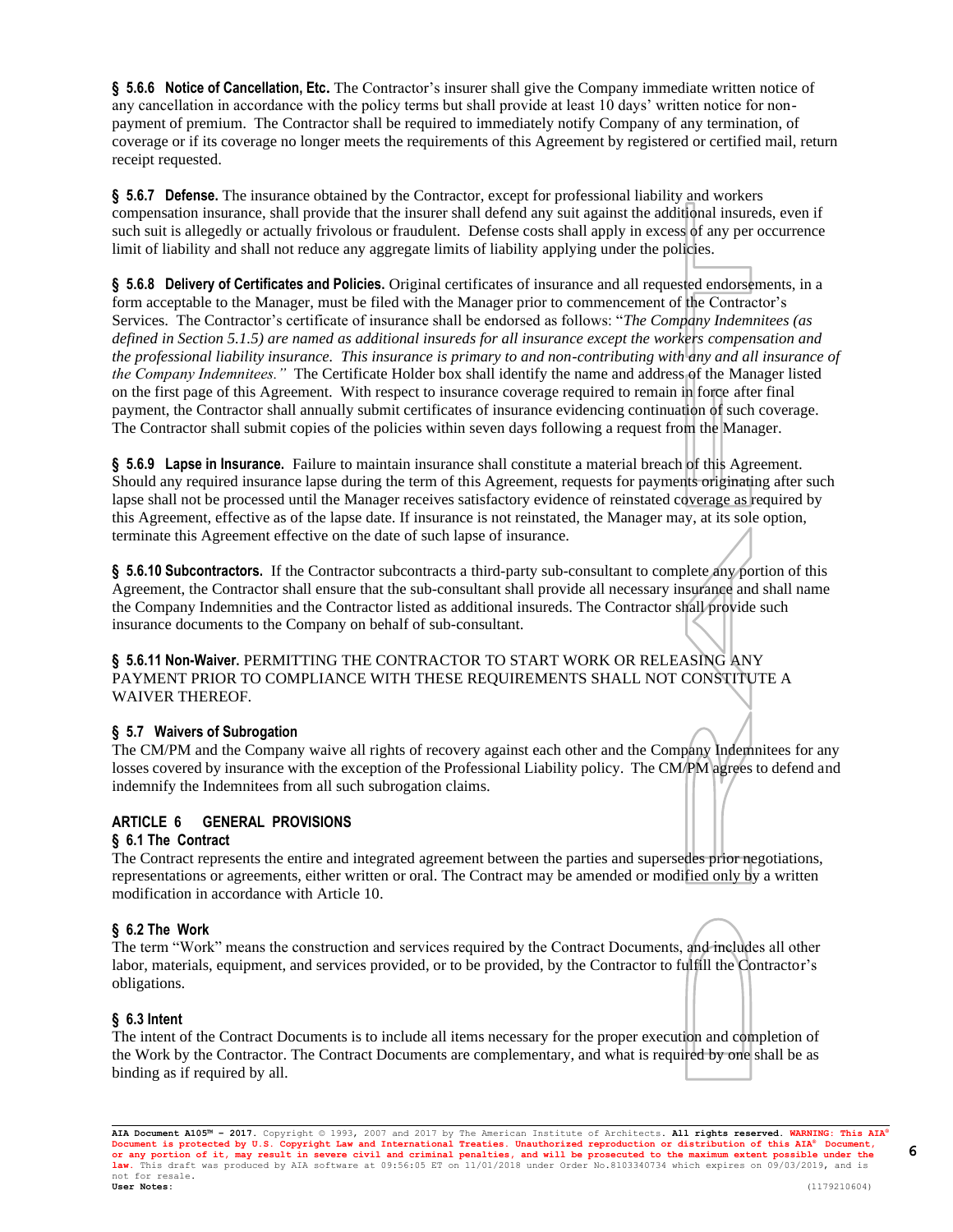#### reserved rights, including the copyright. The Contractor, subcontractors, sub-subcontractors, and suppliers are authorized to use and reproduce the instruments of service solely and exclusively for execution of the Work. The

Documents prepared by an Architect or Engineer, if any, are instruments of the Architect or Engineer's service for use solely with respect to this Project. The Architect or Engineer shall retain all common law, statutory, and other

**§ 6.4 Managership and Use of Architect or Engineer's Drawings, Specifications and Other Documents**

instruments of service may not be used for other Projects or for additions to this Project outside the scope of the Work without the specific written consent of the Architect or Engineer.

#### **§ 6.5 Electronic Notice**

Written notice under this Agreement may be given by one party to the other by email as set forth below. *(Insert requirements for delivering written notice by email such as name, title, and email address of the recipient, and whether and how the system will be required to generate a read receipt for the transmission.)*

« »

### **ARTICLE 7 MANAGER**

#### **§ 7.1 Information and Services Required of the Manager**

**§ 7.1.1** If requested by the Contractor, the Manager shall furnish all necessary surveys and a legal description of the site.

**§ 7.1.2** Except for permits and fees under Section 8.7.1 that are the responsibility of the Contractor, the Manager shall obtain and pay for other necessary approvals, easements, assessments, and charges.

**§ 7.1.3** Prior to commencement of the Work, at the written request of the Contractor, the Managershall furnish to the Contractor reasonable evidence that the Manager has made financial arrangements to fulfill the Manager's obligations under the Contract. The Contractor shall have no obligation to commence the Work until the Manager provides such evidence.

#### **§ 7.2 Manager's Right to Stop the Work**

§ 7.2.1 If the Contractor fails to correct Work which is not in accordance with the Contract Documents, the Manager may direct the Contractor in writing to stop the Work until the correction is made.

§ 7.2.2 Manager shall, at its convenience, have the right to stop work due to an event or any other circumstance. If Contractor believes that it has been impacted by the stop work order, Contractor may submit the reasons it believes it has been impacted via a change order.

#### **§ 7.3 Manager's Right to Carry Out the Work**

If the Contractor defaults or neglects to carry out the Work in accordance with the Contract Documents and fails within a seven-day period after receipt of written notice from the Manager to commence and continue correction of such default or neglect with diligence and promptness, the Manager may, without prejudice to other remedies, correct such deficiencies. In such case, the CM/PM may withhold or nullify a Certificate for Payment in whole or in part, to the extent reasonably necessary to reimburse the Manager for the cost of correction, provided the actions of the Manager and amounts charged to the Contractor were approved by the CM/PM.

#### **§ 7.4 Manager's Right to Perform Construction and to Award Separate Contracts**

**§ 7.4.1** The Manager reserves the right to perform construction or operations related to the Project with the Manager's own forces, and to award separate contracts in connection with other portions of the Project.

**§ 7.4.2** The Contractor shall coordinate and cooperate with the Manager's own forces and separate contractors employed by the Manager.

#### **ARTICLE 8 CONTRACTOR**

#### **§ 8.1 Review of Contract Documents and Field Conditions by Contractor**

§ **8.1.1** Execution of the Contract by the Contractor is a representation that the Contractor has visited the site, become familiar with local conditions under which the Work is to be performed, and correlated personal observations with requirements of the Contract Documents.

**AIA Document A105™ – 2017.** Copyright © 1993, 2007 and 2017 by The American Institute of Architects**. All rights reserved. WARNING: This AIA®**  Document is protected by U.S. Copyright Law and International Treaties. Unauthorized reproduction or distribution of this AIA® Document,<br>or any portion of it, may result in severe civil and criminal penalties, and will be **law.** This draft was produced by AIA software at 09:56:05 ET on 11/01/2018 under Order No.8103340734 which expires on 09/03/2019, and is not for resale.<br>**User Notes: User Notes:** (1179210604)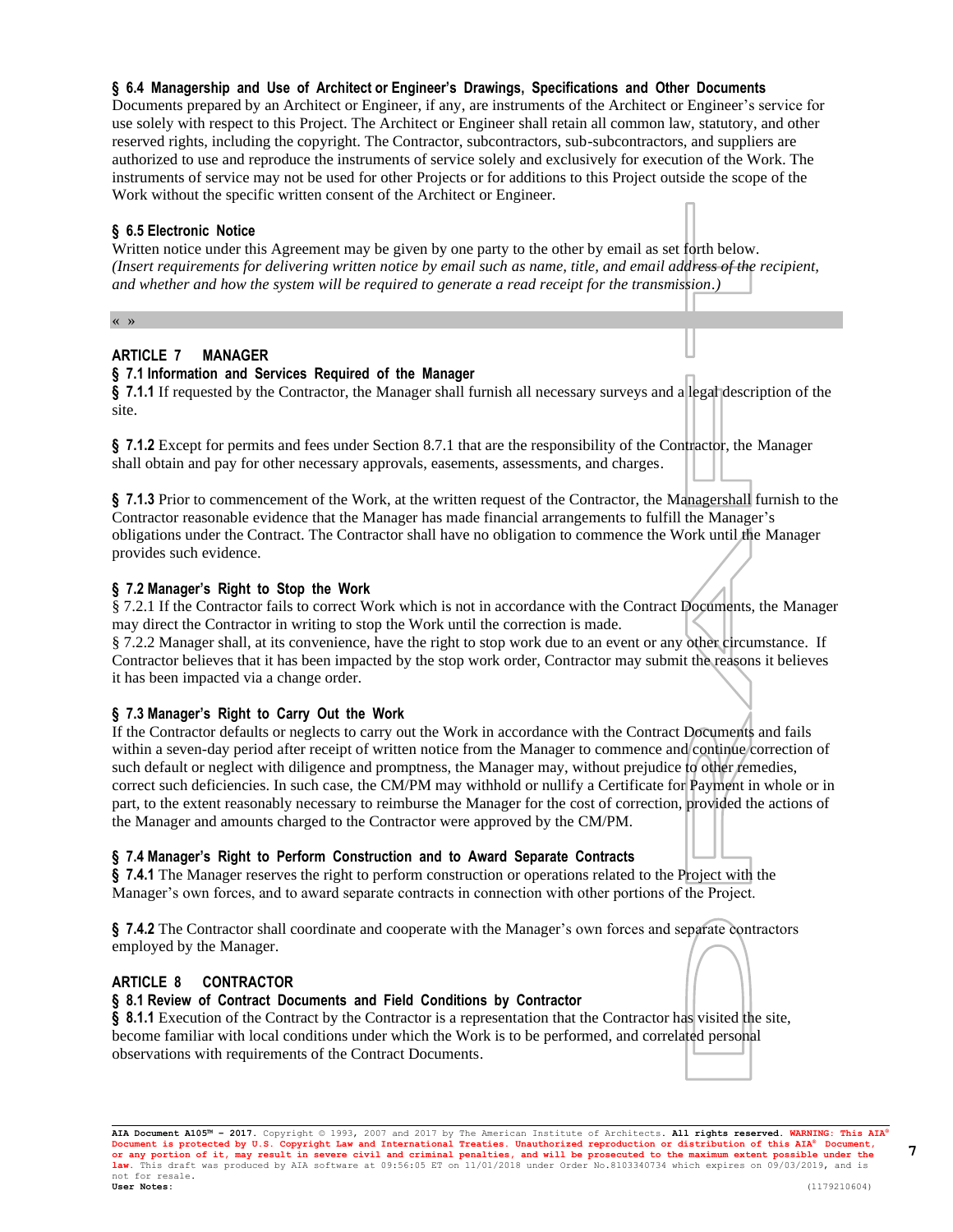**§ 8.1.2** The Contractor shall carefully study and compare the Contract Documents with each other and with information furnished by the Manager. Before commencing activities, the Contractor shall (1) take field measurements and verify field conditions; (2) carefully compare this and other information known to the Contractor with the Contract Documents; and (3) promptly report errors, inconsistencies, or omissions discovered to the CM/PM.

### **§ 8.2 Contractor's Construction Schedule**

The Contractor, promptly after being awarded the Contract, shall prepare, and submit for the Manager's and CM/PM's information a Contractor's construction schedule for the Work. Said Contractor's construction schedule shall comply with HCC's proposed installment schedule, which was attached as part of Appendix B to the RFP, and any subsequent amendments thereto, if any.

#### **§ 8.3 Supervision and Construction Procedures**

**§ 8.3.1** The Contractor shall supervise and direct the Work using the Contractor's best skill and attention. The Contractor shall be solely responsible for and have control over construction means, methods, techniques, sequences, and procedures, and for coordinating all portions of the Work.

§ **8.3.2** The Contractor, as soon as practicable after award of the Contract, shall furnish in writing to the Manager, through the CM/PM, the names of subcontractors or suppliers for each portion of the Work. The Contractor shall not contract with any subcontractor or supplier to whom the Manager or CM/PM have made a timely and reasonable objection.

#### **§ 8.4 Labor and Materials**

**§ 8.4.1** Unless otherwise provided in the Contract Documents, the Contractor shall provide and pay for labor, materials, equipment, tools, utilities, transportation, and other facilities and services necessary for proper execution and completion of the Work.

**§ 8.4.2** The Contractor shall enforce strict discipline and good order among the Contractor's employees and other persons carrying out the Contract Work. The Contractor shall not permit employment of unfit persons or persons not skilled in tasks assigned to them.

#### **§ 8.5 Warranty**

The Contractor warrants to the Manager and CM/PM that: (1) materials and equipment furnished under the Contract will be new and of good quality unless otherwise required or permitted by the Contract Documents; (2) the Work will be free from defects not inherent in the quality required or permitted; and (3) the Work will conform to the requirements of the Contract Documents. Any material or equipment warranties required by the Contract Documents shall be issued in the name of the Manager or shall be transferable to the Manager and shall commence in accordance with Section 12.5.

### **§ 8.6 Taxes**

The Contractor shall pay sales, consumer, use, and similar taxes that are legally required when the Contract is executed.

#### **§ 8.7 Permits, Fees and Notices**

**§ 8.7.1** The Contractor shall obtain and pay for the building permit and other permits and governmental fees, licenses, and inspections necessary for proper execution and completion of the Work.

**§ 8.7.2** The Contractor shall comply with and give notices required by agencies having jurisdiction over the Work. If the Contractor performs Work knowing it to be contrary to applicable laws, statutes, ordinances, codes, rules and regulations, or lawful orders of public authorities, the Contractor shall assume full responsibility for such Work and shall bear the attributable costs. The Contractor shall promptly notify the CM/PM in writing of any known inconsistencies in the Contract Documents with such governmental laws, rules, and regulations.

## **§ 8.8 Submittals**

The Contractor shall promptly review, approve in writing, and submit to the CM/PM shop drawings, product data, samples, and similar submittals required by the Contract Documents. Shop drawings, product data, samples, and similar submittals are not Contract Documents.

**AIA Document A105™ – 2017.** Copyright © 1993, 2007 and 2017 by The American Institute of Architects**. All rights reserved. WARNING: This AIA®**  Document is protected by U.S. Copyright Law and International Treaties. Unauthorized reproduction or distribution of this AIA® Document,<br>or any portion of it, may result in severe civil and criminal penalties, and will be **law.** This draft was produced by AIA software at 09:56:05 ET on 11/01/2018 under Order No.8103340734 which expires on 09/03/2019, and is not for resale.<br>**User Notes: User Notes:** (1179210604)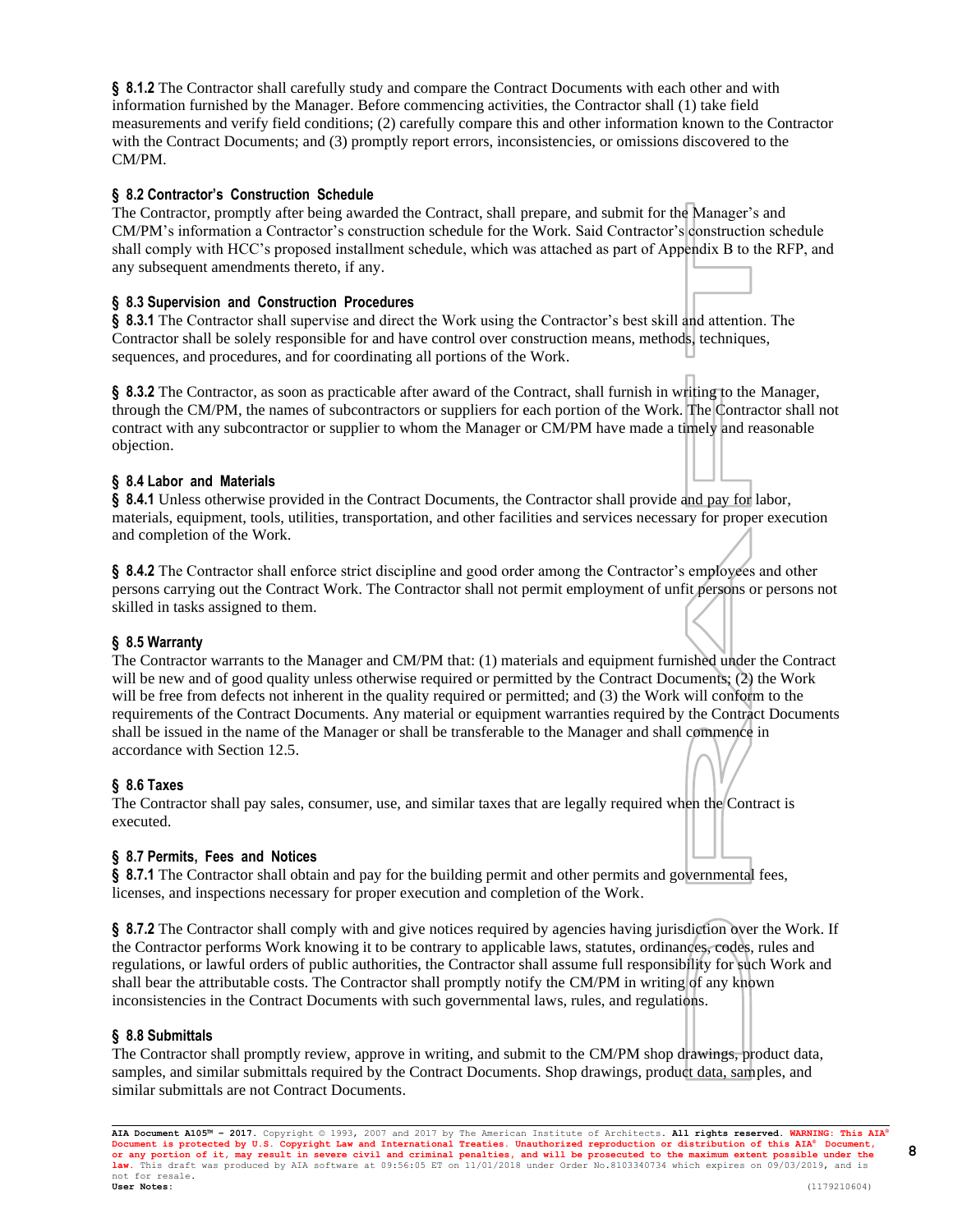## **§ 8.9 Use of Site**

The Contractor shall confine operations at the site to areas permitted by law, ordinances, permits, the Contract Documents, and the Manager. Contractor and all Contractor's employees on the HCC's premises shall also conform to HCC's Health & Safety Procedures.

## **§ 8.10 Cutting and Patching**

The Contractor shall be responsible for cutting, fitting, or patching required to complete the Work or to make its parts fit together properly.

## **§ 8.11 Cleaning Up**

The Contractor shall keep the premises and surrounding area free from accumulation of debris and trash related to the Work. At the completion of the Work, the Contractor shall remove its tools, construction equipment, machinery, and surplus material; and shall properly dispose of waste materials.

## **§ 8.12 Indemnification**

**§ 8.12.1** To the fullest extent permitted by law, the Contractor shall indemnify, defend, and hold harmless the Company Indemnitees, from and against any and all claims, loss, cost, damage, injury (including, without limitation, injury to or death of an employee of the Contractor or its sub-consultants or contractors), expense and liability of every kind, nature, and description (including, without limitation, incidental and consequential damages, court costs, attorneys' fees, litigation expenses, fees of expert consultants or witnesses in litigation, and costs of investigation), that arise directly or indirectly, in whole or in part, from (a) the Services under this Agreement, or any part of such Services, and (b) any negligent, reckless, or willful act or omission of the Contractor, any sub-consultant or contractor, anyone directly or indirectly employed by them, or anyone that they control, unless due to the negligence or willful misconduct of the Company Indemnitees. Such obligation shall not be construed to negate, abridge, or reduce other rights or obligations of indemnity that would otherwise exist as to a party or person described in this paragraph.

#### § 8.12.2 The Contractor shall defend the Company Indemnitees using counsel selected by the Contractor and approved **by the Company. The Contractor's obligations shall include the obligation to pay reasonable attorneys' fees and costs in connection with such defense.**

**§ 8.12.3** The Contractor shall also indemnify, defend and hold harmless all Company Indemnitees from all suits or claims by a third party for infringement of the patent rights, copyright, trade secret, trade name, trademark, service mark, or any other proprietary right of any person or persons in consequence of the use by the Company Indemnitees of articles or services to be supplied in the performance of the Contractor's Services under this Agreement. Infringement of patent rights, copyrights, or other proprietary rights in the performance of this Agreement, if not the basis for indemnification under the law, shall nevertheless be considered a material breach of the Agreement. The following parties are included but are not limited to the following: Hawai'i Convention Center, AEG Management HCC, LLC, Anschutz Entertainment Group, Inc. ASM Global Parent, Inc., AEG Venue Management Holdings, LLC, the Hawai'i Tourism Authority, and the State of Hawai'i, and each of its and their respective affiliates, related entities and their respective Principals, Owners, Shareholders, Members, Partners, Officers, Directors, Employees, Representatives, Tenants, Agents, Contractors and Volunteers.

### **ARTICLE 9 CM/PM**

**§ 9.1** The CM/PM will provide administration of the Contract as described in the Contract Documents. The CM/PM will have authority to act on behalf of the Manager only to the extent provided in the Contract Documents.

**§ 9.2** The CM/PM will visit the site at intervals appropriate to the stage of construction to become generally familiar with the progress and quality of the Work.

**§ 9.3** The CM/PM will not have control over or charge of, and will not be responsible for, construction means, methods, techniques, sequences, or procedures, or for safety precautions and programs in connection with the Work, since these are solely the Contractor's responsibility. The CM/PM will not be responsible for the Contractor's failure to carry out the Work in accordance with the Contract Documents.

**§ 9.4** Based on the CM/PM's observations and evaluations of the Contractor's Applications for Payment, the CM/PM will review and certify the amounts due the Contractor.

**AIA Document A105™ – 2017.** Copyright © 1993, 2007 and 2017 by The American Institute of Architects**. All rights reserved. WARNING: This AIA®**  Document is protected by U.S. Copyright Law and International Treaties. Unauthorized reproduction or distribution of this AIA® Document,<br>or any portion of it, may result in severe civil and criminal penalties, and will be **law.** This draft was produced by AIA software at 09:56:05 ET on 11/01/2018 under Order No.8103340734 which expires on 09/03/2019, and is not for resale.<br>**User Notes: User Notes:** (1179210604)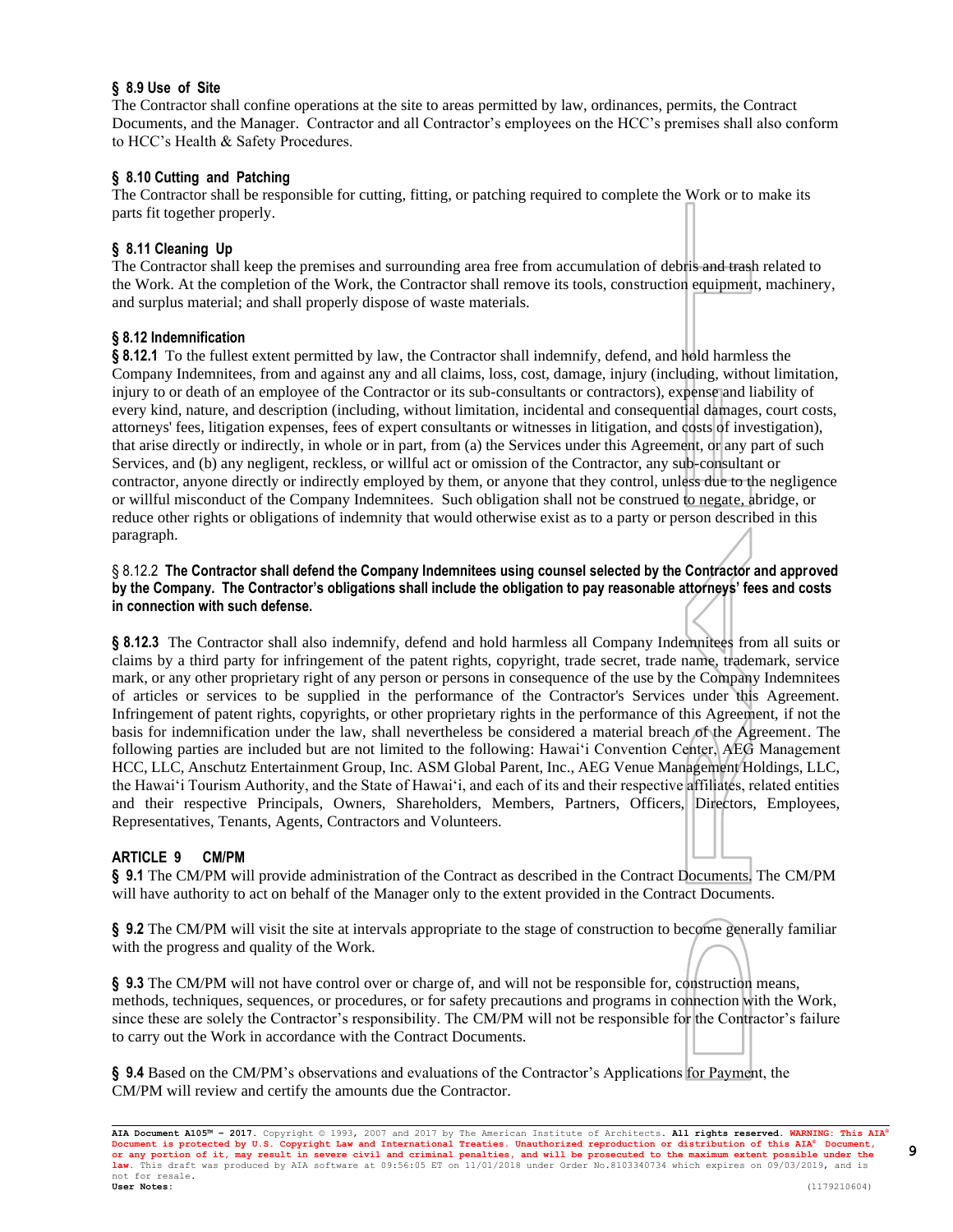**§ 9.5** The CM/PM has authority to reject Work that does not conform to the Contract Documents.

**§ 9.6** The CM/PM will promptly review and approve or take appropriate action upon Contractor's submittals, but only for the limited purpose of checking for conformance with information given and the design concept expressed in the Contract Documents.

§ 9.7 On written request from either the Manager or Contractor, the CM/PM will promptly interpret and decide matters concerning performance under, and requirements of, the Contract Documents.

**§ 9.8** Interpretations and decisions of the CM/PM will be consistent with the intent of, and reasonably inferable from the Contract Documents, and will be in writing or in the form of drawings. When making such interpretations and decisions, the CM/PM will endeavor to secure faithful performance by both Manager and Contractor, will not show partiality to either and will not be liable for results of interpretations or decisions rendered in good faith.

**§ 9.9** The CM/PM's duties, responsibilities, and limits of authority as described in the Contract Documents shall not be changed without written consent of the Manager, Contractor, and CM/PM. Consent shall not be unreasonably withheld.

## **ARTICLE 10 CHANGES IN THE WORK**

**§ 10.1** The Manager, without invalidating the Contract, may order changes in the Work within the general scope of the Contract, consisting of additions, deletions or other revisions, and the Contract Sum and Contract Time shall be adjusted accordingly, in writing. If the Manager and Contractor cannot agree to a change in the Contract Sum, the Manager shall pay the Contractor its actual cost-plus reasonable overhead and profit.

**§ 10.2** The CM/PM may authorize or order minor changes in the Work that are consistent with the intent of the Contract Documents and do not involve an adjustment in the Contract Sum or an extension of the Contract Time. Such authorization or order shall be in writing and shall be binding on the Manager and Contractor. The Contractor shall proceed with such minor changes promptly.

**§ 10.3** If concealed or unknown physical conditions are encountered at the site that differ materially from those indicated in the Contract Documents or from those conditions ordinarily found to exist, the Contract Sum and Contract Time shall be subject to equitable adjustment.

### **ARTICLE 11 TIME**

**§ 11.1** Time limits stated in the Contract Documents are of the essence of the Contract.

**§ 11.2** If the Contractor is delayed at any time in progress of the Work by changes ordered in the Work, or by labor disputes, fire, unusual delay in deliveries, unavoidable casualties, or other causes beyond the Contractor's control, the Contract Time shall be subject to equitable adjustment.

**§ 11.3** Costs caused by delays or by improperly timed activities or defective construction shall be borne by the responsible party.

### **ARTICLE 12 PAYMENTS AND COMPLETION**

#### **§ 12.1 Contract Sum**

The Contract Sum stated in this Agreement, including authorized adjustments, is the total amount payable by the Manager to the Contractor for performance of the Work under the Contract Documents.

#### **§ 12.2 Applications for Payment**

**§ 12.2.1** At least ten days before the date established for each progress payment, the Contractor shall submit to the CM/PM an itemized Application for Payment for Work completed in accordance with the values stated in this Agreement. The Application shall be supported by data substantiating the Contractor's right to payment as the Manager or CM/PM may reasonably require, such as evidence of payments made to, and waivers of liens from, subcontractors and suppliers. Payments shall be made on account of materials and equipment delivered and suitably stored at the site for subsequent incorporation in the Work. If approved in advance by the Manager, payment may similarly be made for materials and equipment stored, and protected from damage, off the site at a location agreed upon in writing.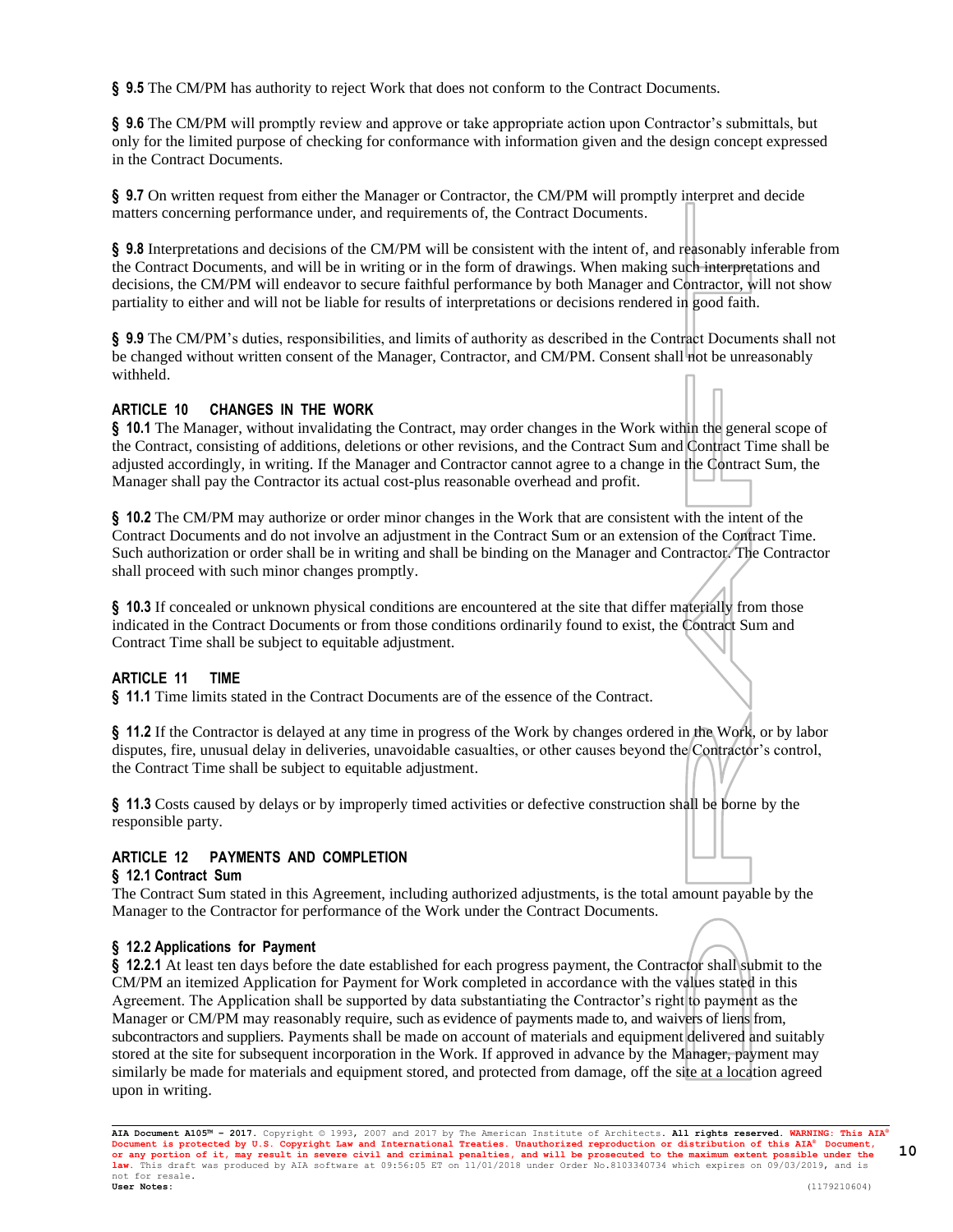**§ 12.2.2** The Contractor warrants that title to all Work covered by an Application for Payment will pass to the Manager no later than the time of payment. The Contractor further warrants that upon submittal of an Application for Payment, all Work for which Certificates for Payment have been previously issued and payments received from the Manager shall, to the best of the Contractor's knowledge, information, and belief, be free and clear of liens, claims, security interests, or other encumbrances adverse to the Manager's interests.

## **§ 12.3 Certificates for Payment**

The CM/PM will, within seven days after receipt of the Contractor's Application for Payment, either (1) issue to the Manager a Certificate for Payment in the full amount of the Application for Payment, with a copy to the Contractor; (2) issue to the Manager a Certificate for Payment for such amount as the CM/PM determines is properly due, and notify the Contractor and Manager in writing of the CM/PM's reasons for withholding certification in part; or (3) withhold certification of the entire Application for Payment, and notify the Contractor and Manager of the CM/PM's reason for withholding certification in whole. If certification or notification is not made within such seven-day period, the Contractor may, upon seven additional days' written notice to the Manager and CM/PM, stop the Work until payment of the amount owing has been received. The Contract Time and the Contract Sum shall be equitably adjusted due to the delay.

## **§ 12.4 Progress Payments**

**§ 12.4.1** After the CM/PM has issued a Certificate for Payment, the Manager shall make payment in the manner provided in the Contract Documents.

**§ 12.4.2** The Contractor shall promptly pay each subcontractor and supplier, upon receipt of payment from the Manager, an amount determined in accordance with the terms of the applicable subcontracts and purchase orders.

**§ 12.4.3** Neither the Manager nor the CM/PM shall have responsibility for payments to a subcontractor or supplier.

**§ 12.4.4** A Certificate for Payment, a progress payment, or partial or entire use or occupancy of the Project by the Manager shall not constitute acceptance of Work not in accordance with the requirements of the Contract Documents.

## **§ 12.5 Substantial Completion**

**§ 12.5.1** Substantial Completion is the stage in the progress of the Work when the Work or designated portion thereof is sufficiently complete in accordance with the Contract Documents so the Manager can occupy or utilize the Work for its intended use.

**§ 12.5.2** When the Contractor believes that the Work or designated portion thereof is substantially complete, it will notify the CM/PM and the CM/PM will make an inspection to determine whether the Work is substantially complete. When the CM/PM determines that the Work is substantially complete, the CM/PM shall prepare a Certificate of Substantial Completion that shall establish the date of Substantial Completion, establish the responsibilities of the Manager and Contractor, and fix the time within which the Contractor shall finish all items on the list accompanying the Certificate. Warranties required by the Contract Documents shall commence on the date of Substantial Completion of the Work or designated portion thereof unless otherwise provided in the Certificate of Substantial Completion.

## **§ 12.6 Final Completion and Final Payment**

**§ 12.6.1** Upon receipt of a final Application for Payment, the CM/PM will inspect the Work. When the CM/PM finds the Work acceptable and the Contract fully performed, the CM/PM will promptly issue a final Certificate for Payment.

**§ 12.6.2** Final payment shall not become due until the Contractor submits to the CM/PM releases and waivers of liens, and data establishing payment or satisfaction of obligations, such as receipts, claims, security interests, or encumbrances arising out of the Contract.

**§ 12.6.3** Acceptance of final payment by the Contractor, a subcontractor or supplier shall constitute a waiver of claims by that payee except those previously made in writing and identified by that payee as unsettled at the time of final Application for Payment.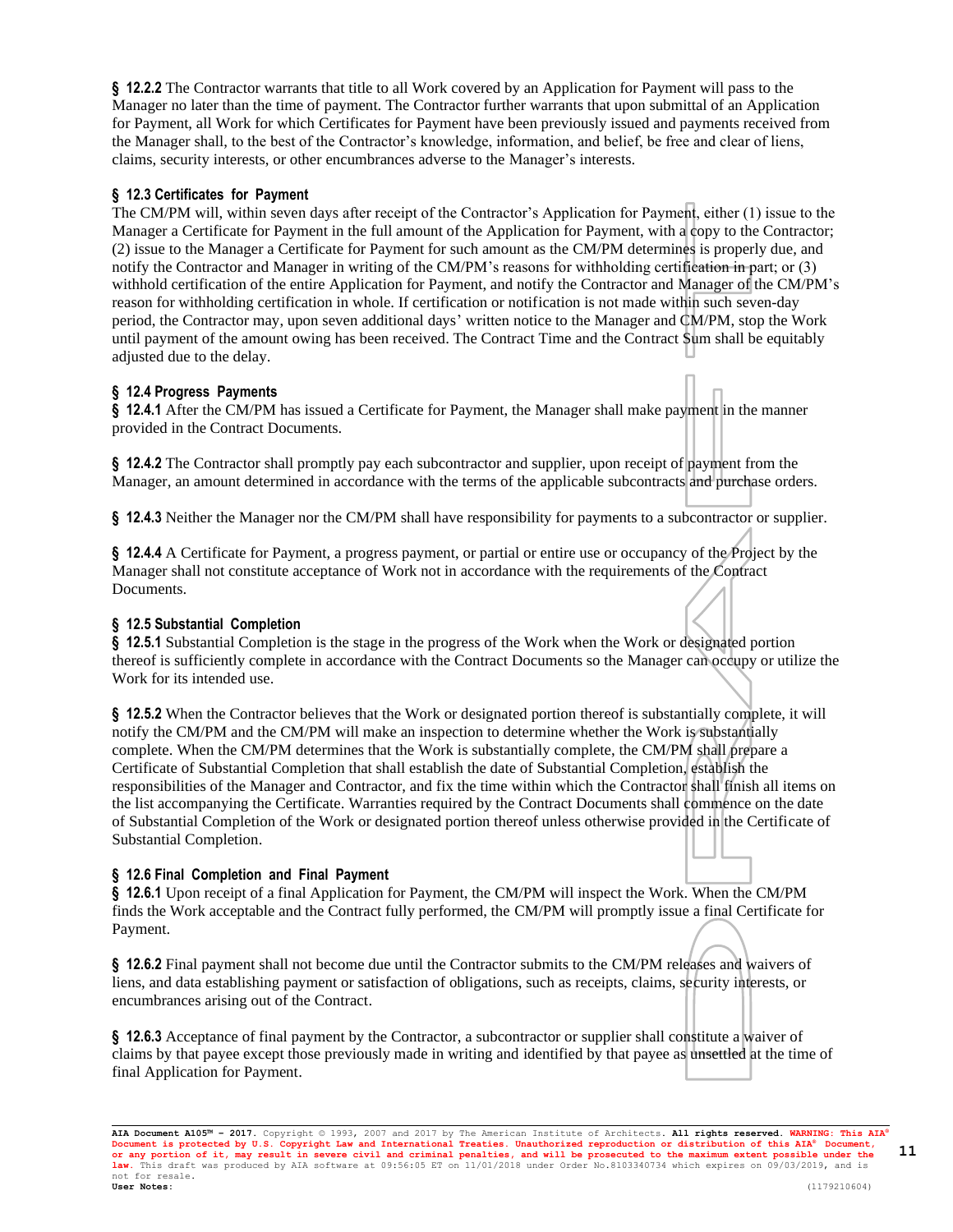## **ARTICLE 13 PROTECTION OF PERSONS AND PROPERTY**

The Contractor shall be responsible for initiating, maintaining and supervising all safety precautions and programs, including all those required by law in connection with performance of the Contract. The Contractor shall take reasonable precautions to prevent damage, injury, or loss to employees on the Work and other persons who may be affected thereby, the Work and materials and equipment to be incorporated therein, and other property at the site or adjacent thereto. The Contractor shall promptly remedy damage and loss to property caused in whole or in part by the Contractor, or by anyone for whose acts the Contractor may be liable.

## **ARTICLE 14 CORRECTION OF WORK**

**§ 14.1** The Contractor shall promptly correct Work rejected by the CM/PM as failing to conform to the requirements of the Contract Documents. The Contractor shall bear the cost of correcting such rejected Work, including the costs of uncovering, replacement, and additional testing.

**§ 14.2** In addition to the Contractor's other obligations including warranties under the Contract, the Contractor shall, for a period of one year after Substantial Completion, correct work not conforming to the requirements of the Contract Documents.

**§ 14.3** If the Contractor fails to correct nonconforming Work within a reasonable time, the Manager may correct it in accordance with Section 7.3.

## **ARTICLE 15 MISCELLANEOUS PROVISIONS**

#### **§ 15.1 Assignment of Contract**

Neither party to the Contract shall assign the Contract as a whole without written consent of the other.

#### **§ 15.2 Tests and Inspections**

**§ 15.2.1** At the appropriate times, the Contractor shall arrange and bear cost of tests, inspections, and approvals of portions of the Work required by the Contract Documents or by laws, statutes, ordinances, codes, rules and regulations, or lawful orders of public authorities.

**§ 15.2.2** If the CM/PM requires additional testing, the Contractor shall perform those tests.

**§ 15.2.3** The Manager shall bear cost of tests, inspections, or approvals that do not become requirements until after the Contract is executed. The Manager shall directly arrange and pay for tests, inspections, or approvals where building codes or applicable laws or regulations so require.

### **§ 15.3 Governing Law**

The Contract shall be governed by the law of the place where the Project is located, excluding that jurisdiction's choice of law rules.

### **ARTICLE 16 TERMINATION OF THE CONTRACT**

#### **§ 16.1 Termination by the Contractor**

If the Work is stopped under Section 12.3 for a period of 14 days through no fault of the Contractor, the Contractor may, upon seven additional days' written notice to the Manager and CM/PM, terminate the Contract and recover from the Manager payment for Work executed including reasonable overhead and profit, and costs incurred by reason of such termination.

### **§ 16.2 Termination by the Manager for Cause**

**§ 16.2.1** The Manager may terminate the Contract if the Contractor

- **.1** repeatedly refuses or fails to supply enough properly skilled workers or proper materials;
- **.2** fails to make payment to subcontractors for materials or labor in accordance with the respective agreements between the Contractor and the subcontractors;
- **.3** repeatedly disregards applicable laws, statutes, ordinances, codes, rules and regulations, or lawful orders of a public authority; or
- **.4** is otherwise guilty of substantial breach of a provision of the Contract Documents.